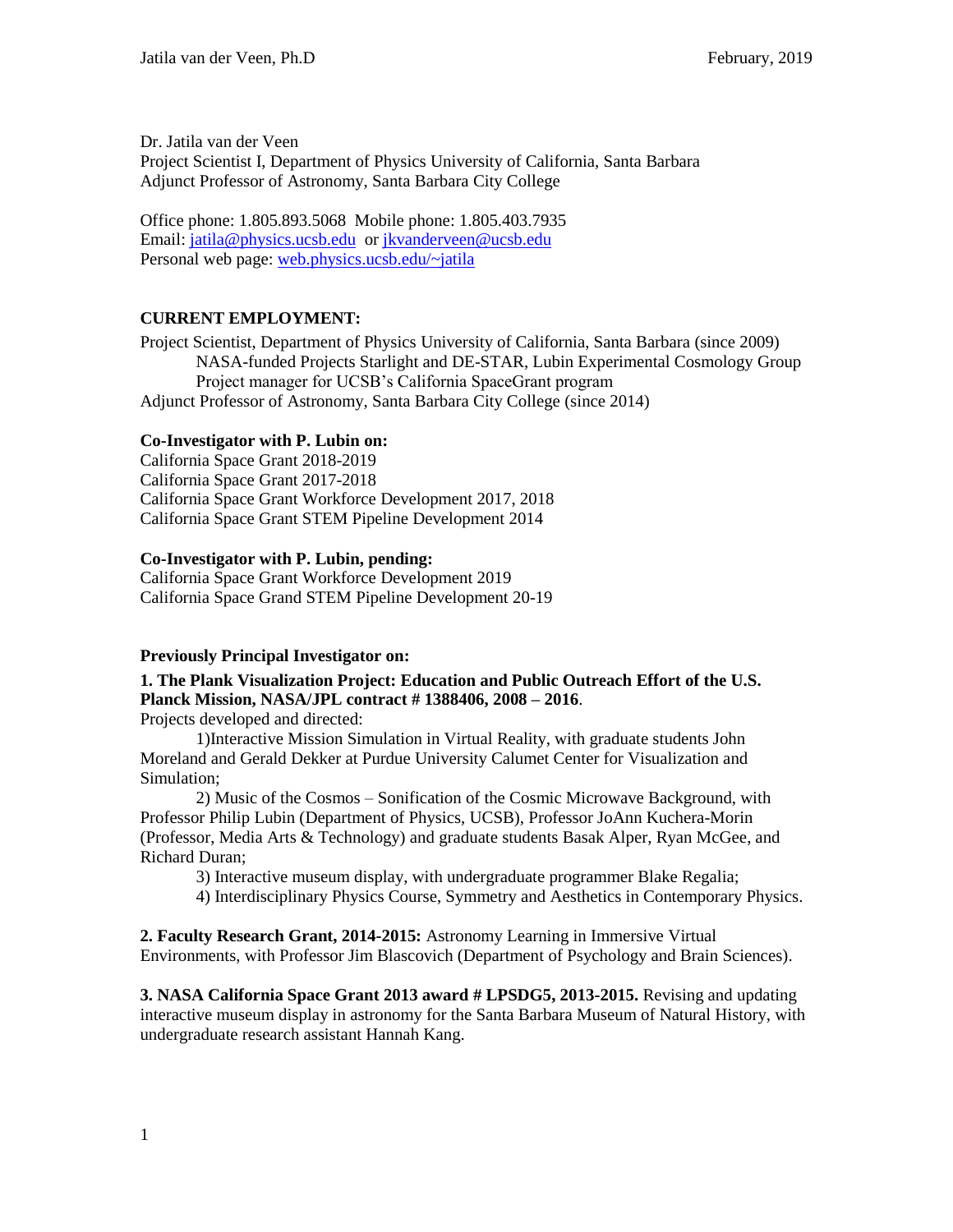**Graduate Advisors:** Professor Jenny Cook-Gumperz (UCSB, Education), Dissertation Chair; Professor Philip Lubin (UCSB, Physics); Professor Eric Mazur (Harvard, Physics & Physics Education); Dr. Jason Raley (UCSB, Education)

**Postdoctoral Advisor:** Professor Philip Lubin (UCSB, Physics)

### **EDUCATION:**

**Ph.D**., 2007, Education, Gevirtz Graduate School of Education, University of California, Santa Barbara 4.0 GPA. Emphasis: Teaching and Learning, Science Education. Dissertation title: *Symmetry and Aesthetics in Introductory Physics: An Experiment in Interdisciplinary Physics and Fine Arts Education*. (UMI No. 3283679) Committee: Professor Jenny Cook-Gumperz (chair, Sociolinguistics); Professor Philip Lubin (co-chair, Physics); Professor Jason Raley(Education), Professor Eric Mazur (Harvard University, Physics).

**M.A., M. Phil**., Geological Sciences, Lamont-Doherty Geological Observatory, Columbia University. Major: Seismology; minors in Physics, Geomagnetism, Stratigraphy.

**B.A**., Geology, with honors, Barnard College, Columbia University, New York,

## **RECENT TEACHING EXPERIENCE:**

**Lecturer, Interdisciplinary Studies** Program, College of Creative Studies at UCSB, 2007- 2008; 2010 –2016.

Lecturer, UCSB Department of Physics, 2000 – 2004; 2014 – 2016.

**Adjunct Professor, Astronomy,** Santa Barbara City College, August, 2014 - present **Assistant Professor of Science Education**, Purdue University-Calumet, 2008-2009; joint appointment in the School of Engineering, Math, and Science and School of Education. Teaching of undergraduate science for non-majors, basic physics for engineers, teacher education for preservice science teachers, field supervision of student teachers, and supervision of graduate student researchers

### **PUBLICATIONS:**

**van der Veen, J. (2016).** Draw Your Physics Homework? Art as a Path to Understanding and Assessment in Undergraduate Science Education. Invited book chapter, *in* The Use of Drawings in Science Education, Phyllis Katz, Ph.D., Ed. Sense Publishers.

**van der Veen, J., Cornick, J., Blascovich, J., Spooner, L. (2014).** Astronomy Learning in Digital Virtual Environments: Preliminary Study, *in prep.* Poster presented at 2014 ThinkSpatial conference, June 3, 2014 available at [http://spatial.ucsb.edu/2014/spatially-enabled-smart](http://spatial.ucsb.edu/2014/spatially-enabled-smart-places/posters)[places/posters](http://spatial.ucsb.edu/2014/spatially-enabled-smart-places/posters)

**van der Veen, J**., **(2013)**. Symmetry as a thematic approach to physics education, in Symmetry: Culture and Science Vol. 24, Nos. 1-4, 463-484, 2013

**van der Veen, J., (2013).** Student-generated Representations of Special and General Relativity in an Interdisciplinary College Course. Invited paper, AERA Symposium Drawing scientific ideas: Student-generated representations as means of sense-making, communicating ideas, and metarepresentational competence, April, 2013.

**van der Veen, J., Moreland, J., & McGee, R. (2012).** The Planck Visualization Project: Immersive and Interactive Software for Astronomy and Cosmology Education, Conference Proceedings, *International Dynamic, Explorative and Active Learning*, Karadag, Z. &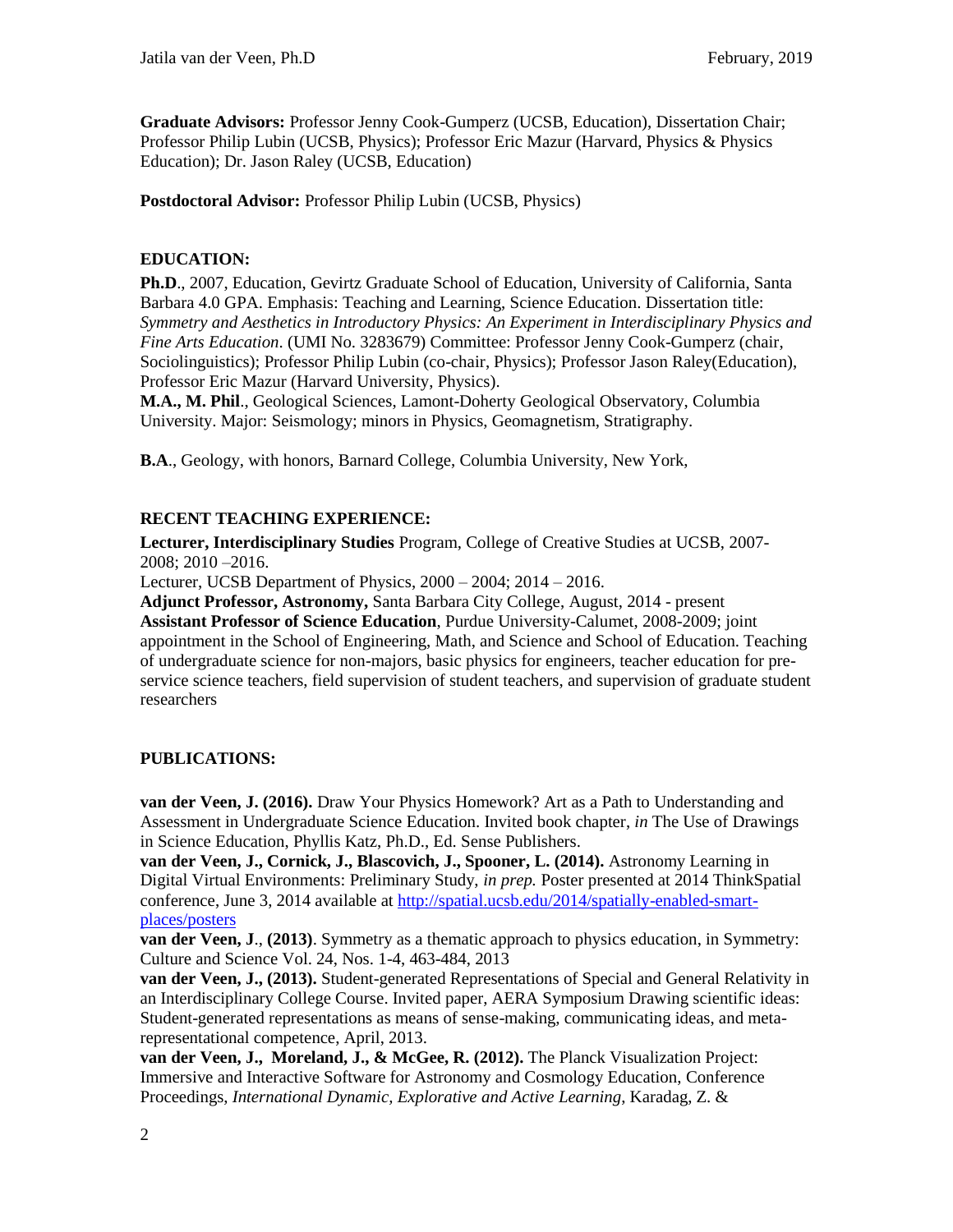Devecioglu-Kamakci, Y. Eds., Bayburt, Turkey, July 2-5, 2012, pp. 173-188. ISBN # 978-605- 61893-4-0

**van der Veen, J. (2012)**. Draw your physics homework? Art as a path to understanding in Physics Teaching. American Educational Research Journal, April 2012, Vol. 49, No. 2, pp. 356– 407. DOI: 10.3102/0002831211435521. originally published online 21 February 2012.

**McGee, R., van der Veen, J., Wright, M., Kuchera-Morin, J., Alper, B., and Lubin, P. (2011).** Sonifying the Cosmic Microwave Background, in Proceedings of the 17th International Conference on Auditory Display (ICAD-2011) June 20-24, 2011, Budapest, Hungary. ISBN 978- 963-8241-72-*6*

**Dekker, G., Moreland, J.,** and **van der Veen, J**. **(2011)**. Developing the Planck Mission Simulation as a multi-platform immersive application, Proceedings of the ASME 2011 World Conference on Innovative Virtual Reality, WINVR2011, June 27-29, 2011, Milan, Italy, paper # WINVR2011-5575

**van der Veen, J.** (2010). The Planck Visualization Project: Seeing and Hearing the Cosmic Microwave Background, in Science Education and Outreach: Forging a Path to the Future ASP Conference Series, Vol. 431, 2010, Eds. Jonathan Barnes, James G. Manning, Michal G. Gibbs, and Denise A. Smith**,** p. 295-306.

**van der Veen, J. (**2007). Symmetry and Aesthetics in Introductory Physics: An Experiment in Interdisciplinary Physics and Fine Arts Education, Ph.D. Dissertation, September, 2007.

[http://search.proquest.com.proxy.library.ucsb.edu:2048/docview/621726060/13AF6C111](http://search.proquest.com.proxy.library.ucsb.edu:2048/docview/621726060/13AF6C111306CBD4DC5/1?accountid=14522) [306CBD4DC5/1?accountid=14522](http://search.proquest.com.proxy.library.ucsb.edu:2048/docview/621726060/13AF6C111306CBD4DC5/1?accountid=14522)

**van der Veen, J., Lubin, P., Natoli, P., and Seiffert, M**. (1998). Small Scale Anisotropies: The Final Frontier, invited feature article in *The Physics Teacher* , Vol. 36, no. 9, Dec., 1998 pp. 529- 538.

**van der Veen, J. and Lubin, P.** (1993)**.** Spotlight on the Sun, with P. Lubin in *The Physics Teacher*, v.31, no. 5 May, 1993 p. 309. DOI[: 10.1119/1.2343770](http://dx.doi.org/10.1119%2f1.2343770)

**Lubin, P., and van der Veen, J.** (1992). The Remote Access Astronomy Project at UCSB: An Example of a University/High School Cooperative Educational Effort, in *Education & Computing*: Proceedings Of The International Conference On Informatics In Education, Elsevier, Inc., [Volume 8, Issues 1–2,](http://www.sciencedirect.com.proxy.library.ucsb.edu:2048/science/journal/01679287/8/1) June 1992, pp. 79–82

**Lubin, P., and van der Veen, J.** (1992). The UCSB Remote Access Astronomy Project, in Robotic telescopes in the 1990s, ed. A. V. Filippenko, ASP Conference Series (ASP: San Francisco), vol. 34, pp. 253-260.

**McCann, W.R., Nishenko, S.P., Sykes, L.R., Krause, J**. (1979). Seismic gaps and plate tectonics: Seismic potential for major boundaries. PAGEOPH (1979) 117: 1082. doi: 10.1007/BF00876211,

# **SYNERGISTIC ACTIVITIES**

**Resident choreographer: Summer, 2013, 2014, 2015. Art 2 Science / Science 2 Theater camp** for students age 9 – 13 at the University of Notre Dame, South Bend, IN, under the auspices of the Joint Institute for Nuclear Astrophysics. The purpose of the camp is to teach physics concepts through dance, and the physics behind theater productions. My role is to teach principles of physics through dance and to use dance to tell a story. I have produced three choreographies with multi-media productions: Lives of Scientists, The Real Big Bang Theory, and Symmetry and String Theory: The Search for Nature's Deepest Secrets. See <http://www.jinaweb.org/outreach/artCamp/>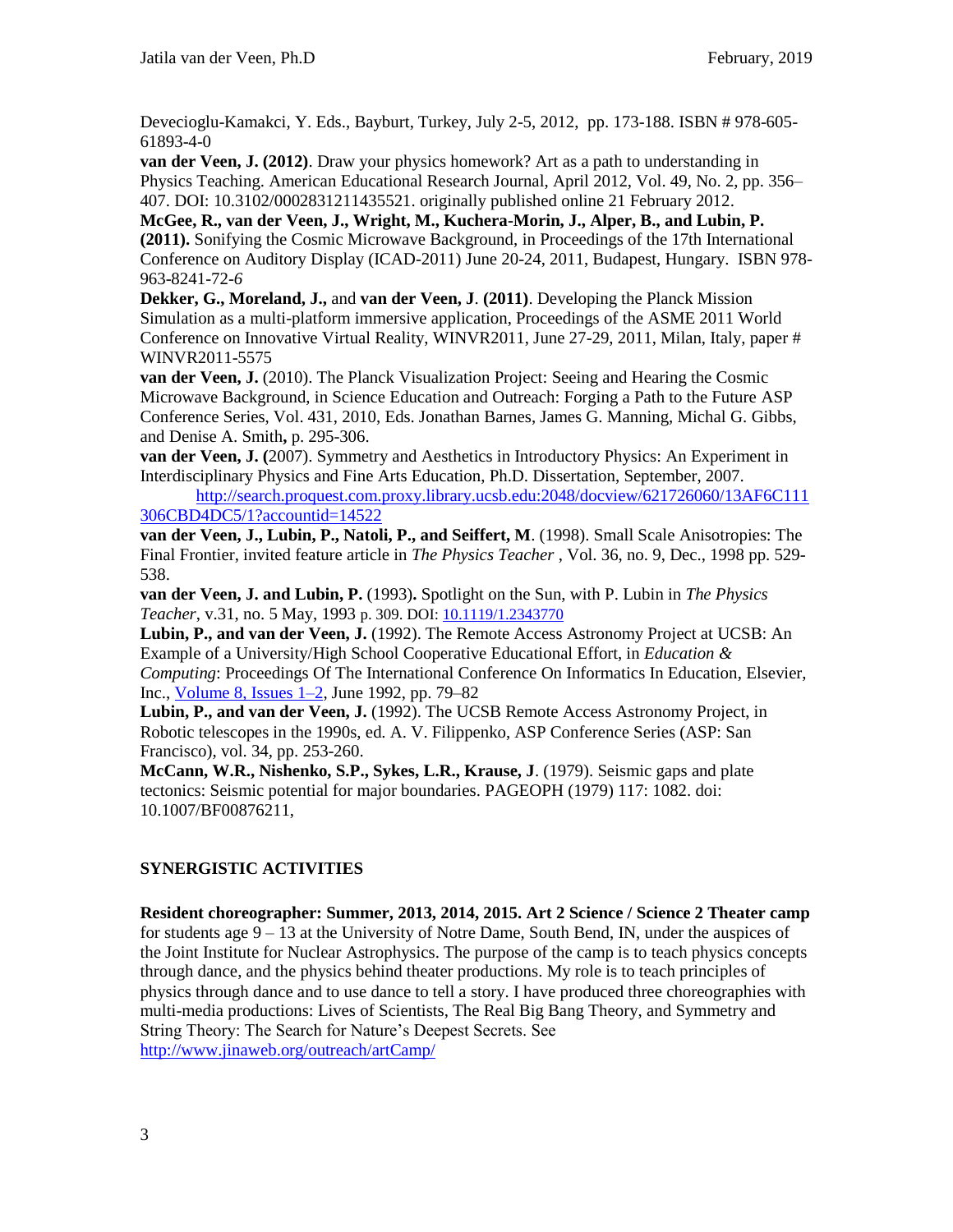**Science consultant for Santa Barbara Museum of Art: Winter-Spring, 2014:** Consultant for astrophotography exhibit, Santa Barbara Museum of Art. Developed voice and music recordings for audio portions of astrophotography exhibit.

## **LAB MANUALS and WEB-BASED PUBLICATIONS:**

**van der Veen, J.** (2014). The Planck Mission in Virtual Reality. <http://web.physics.ucsb.edu/~jatila/Planck-Mission-Sim/>

**van der Veen, J. and Lubin, P.** (2004; revised 2010). Labs for a Lambda-Dominated Universe, web publication,<http://web.physics.ucsb.edu/~jatila/LambdaLabs/>

**van der Veen, J.** (2002). Multimedia text: Four chapters for CDRom for Astronomy On Line, Swinburne University of Technology: CMB Anisotropies: The Final Frontier; Introduction to CCD Imaging; Color and Temperature; Making an HR Diagram for a Star Cluster. See [http://astronomy.swin.edu.au/sao/common/devteam.xml.](http://astronomy.swin.edu.au/sao/common/devteam.xml)

**Fuller, T., van der Veen, J., & Lubin, P**. (1995). Image Processing for High School and College Students, a publication of the Remote Access Astronomy Project, University of California at Santa Barbara; first printed November, 1993; revised August, 1995

## **INVITED TALKS WITH PUBLISHED ABSTRACTS:**

**van der Veen, J**. **(2013)**. Symmetry as a thematic approach to physics education, Symmetrion Conference, Delft, Netherlands, July, 2013.

**van der Veen, J.** (2013). Student-generated Representations of Special and General Relativity in an Interdisciplinary College Course. Invited paper, AERA Symposium Drawing scientific ideas: Student-generated representations as means of sense-making, communicating ideas, and metarepresentational competence, April 28, 2013.

**van der Veen, J. & Lubin, P**. (2010). Symmetry and Aesthetics in Contemporary Physics: An Arts and Physics Curriculum. Amer. Assoc. of Phys.Teachers, February, 2010, Washington, DC. <http://www.aapt.org/AbstractSearch/FullAbstract.cfm?KeyID=17764>

**van der Veen, J.** (2006). . Amer. Assoc. for Adv. Science, June 19, 2006, San Diego, p. 97. <http://www.mudin.net/more-87th-annual-meeting-of-the-aaas-pacific-division-189331.html> **van der Veen, J., Lubin, P., & Fuller, T**. (1999) Imagine-32: Versatile, Affordable Image Processing Software for the PC, 118th AAPT National Meeting: Anaheim, CA <http://www.aapt.org/AbstractSearch/FullAbstract.cfm?KeyID=8882>

**van der Veen, J., Lubin, P., & Seiffert, M.** (1998). Constraining Fundamental Cosmological Parameters by Understanding the Spectrum of Anisotropies in the Cosmic Microwave Background*,* in THE ANNOUNCER, American Association of Physics Teachers, v. 24, no.4, January, 1998.

**CONTRIBUTED TALKS WITH PUBLISHED ABSTRACTS**: 20, abstracts with citations available upon request.

**van der Veen, J., Alper, B., Smith, W., McGee, R., Lubin, P., and Kuchera-Morin, J**., and the Planck Collaboration (2011). The Planck Visualization Project: Seeing and Hearing the CMB. Paper presented at the 217th Annual Meeting of the American Astronomical Society, Seattle, WA, January 9 -13, 2011, Poster # P243.28.

# **INVITED KEYNOTE:**

3 Nov. 2012: Draw your physics homework? Art as a path to Understanding in Physics Arts in Learning Symposium, California Lutheran University, Keynote speaker [http://www.callutheran.edu/education/events/arts\\_learning\\_symposium.php](http://www.callutheran.edu/education/events/arts_learning_symposium.php)